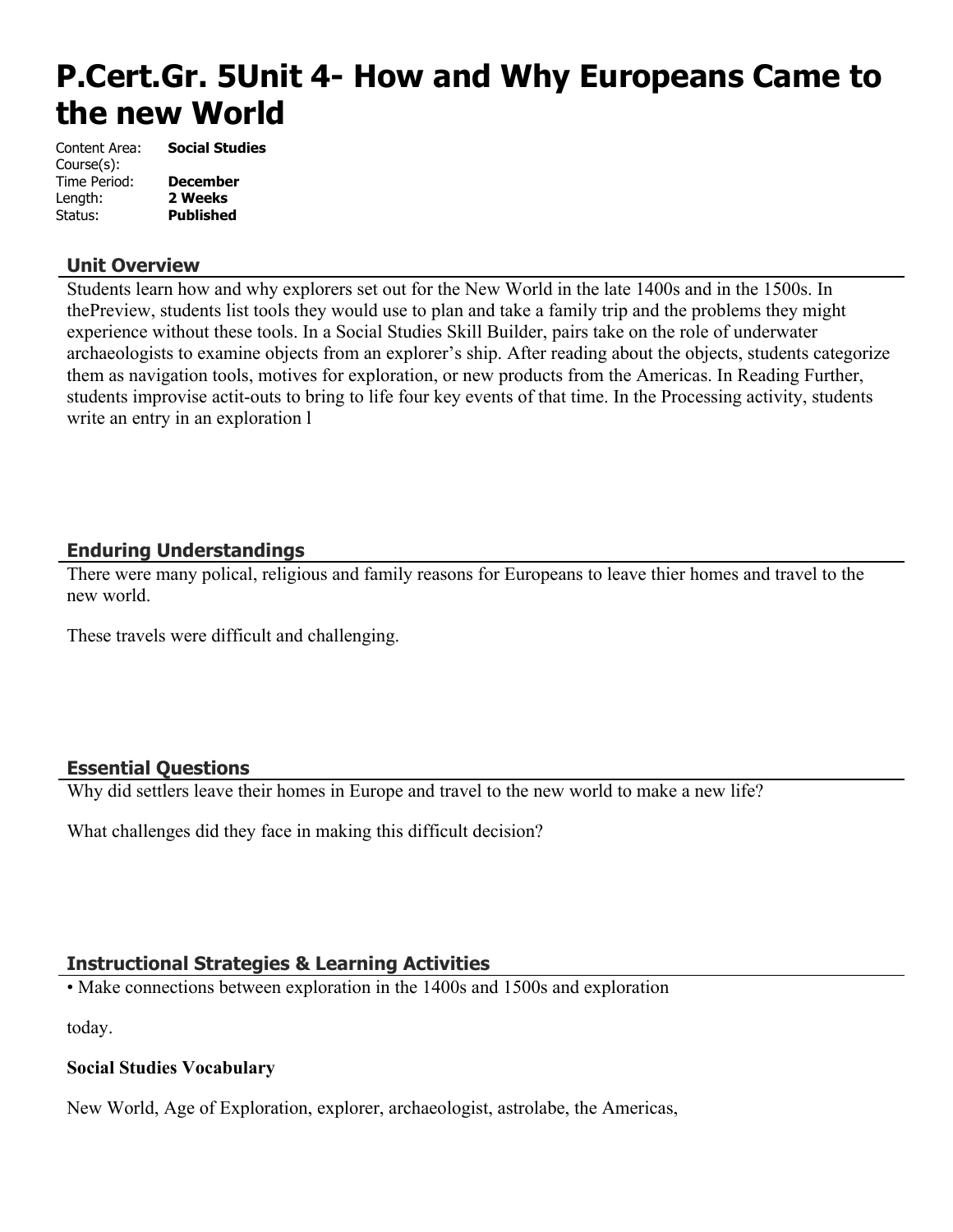cash crop, nation-state

Day 1 --------------Preview

Mat.: interactive notebook packet

Proc.:

**1 Connecting to Prior Knowledge:** Help students understand the risks that European explorers took when sailing to and traveling in the Americas during the late 1400s and 1500s and why they went despite the dangers.

**2 Developing Vocabulary:** Introduce key social studies terms—*New World, Age of Exploration, explorer,archaeologist, astrolabe, the Americas, cash crop,* and *nation-state*.

• Discuss each term before beginning the activity, using methods described in *Solutions for Effective Instruction*.

• Review each term again with students as it appears in the activity reading, and encourage them to use it in their writing.

Assess: preview sheet

**Day 2** 3 Building Background Knowledge: Have students consider where people today could travel to explore the unknown.

Mat.: Transparency 4A

Proc.:

Day 3 \_\_\_\_\_\_\_\_\_\_Social Studies Skill Builder

Mat.: transparency 4B, CD track 1, placards  $4A - 4H$ 

Suggested time: 45 minutes: Steps 1-8

Assess: interactive notebook answers

Day 4 **Reading Further: Changes in Europe Spur Exploration** 

Suggested time: 35 minutes

Mat.: transparency 4C

Proc.:

## **1 In the presentation project:** *Changes in Europe, 1400s–1500s***.**

Assess: sentences in notebook

Day 5 Processing

Suggested time: 20 minutes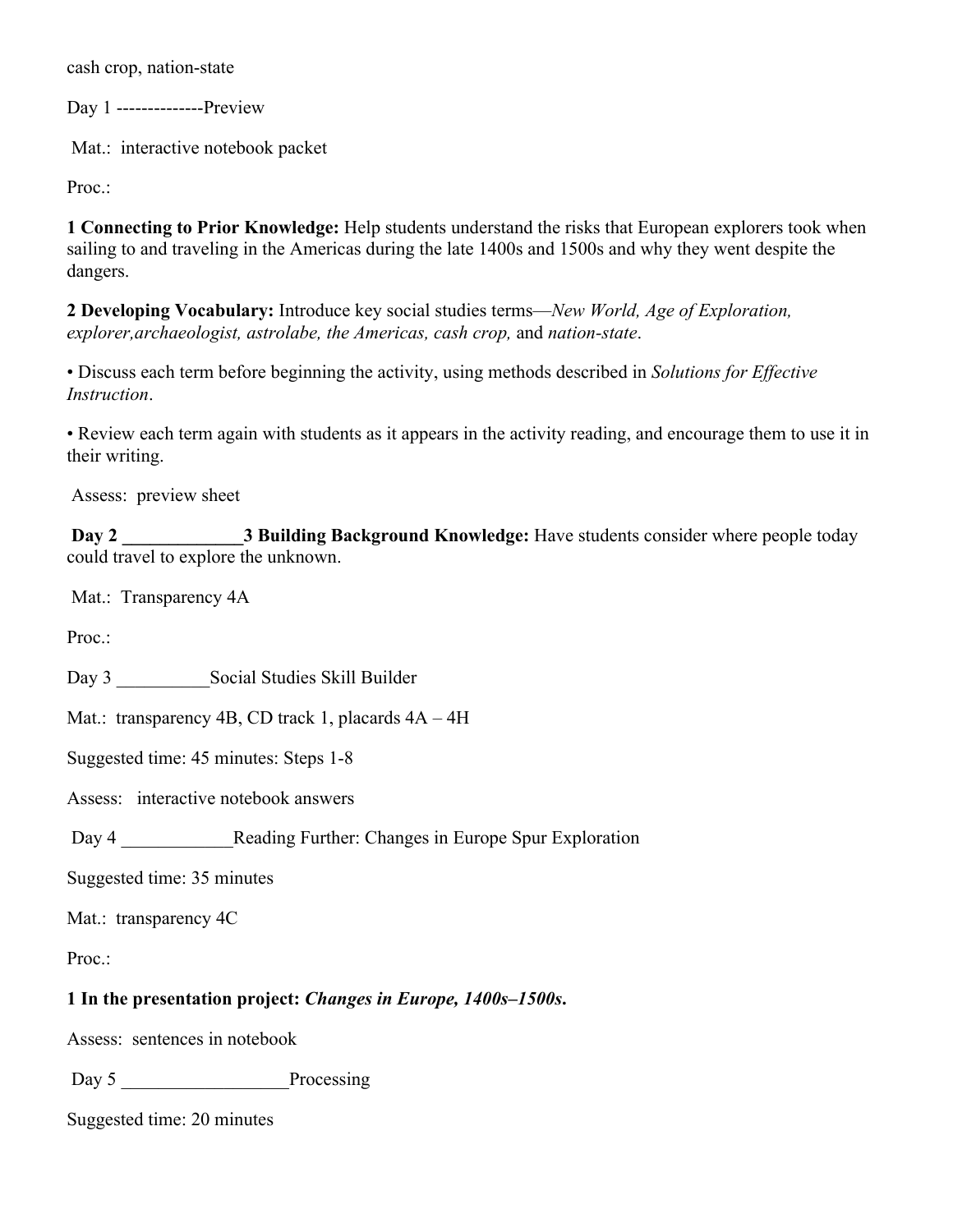Have students complete the Processing 4 in their Interactive Student Notebooks.

Assess: completed log

Day 6 \_\_\_\_\_\_\_\_\_\_\_\_\_\_\_\_\_\_\_\_\_\_\_

Review for chapter 4 test by using game in presentation or study guide

Assess: answers

Day 7 \_\_\_\_\_\_\_\_\_\_\_\_\_\_\_\_\_\_

Mat.: chapter 4 test

Proc.: administer test

Assess: test

# **Integration of 21st Century Themes and Skills**

Students meet these standards through collaborating with peers and researching with peers.

Students will explore the career of an underwater archeologist.

| CRP.K-12.CRP2.1  | Career-ready individuals readily access and use the knowledge and skills acquired through<br>experience and education to be more productive. They make connections between<br>abstract concepts with real-world applications, and they make correct insights about when<br>it is appropriate to apply the use of an academic skill in a workplace situation.                                                                                                                                                                                                                                                                                                                      |
|------------------|-----------------------------------------------------------------------------------------------------------------------------------------------------------------------------------------------------------------------------------------------------------------------------------------------------------------------------------------------------------------------------------------------------------------------------------------------------------------------------------------------------------------------------------------------------------------------------------------------------------------------------------------------------------------------------------|
| CRP.K-12.CRP8.1  | Career-ready individuals readily recognize problems in the workplace, understand the<br>nature of the problem, and devise effective plans to solve the problem. They are aware of<br>problems when they occur and take action quickly to address the problem; they<br>thoughtfully investigate the root cause of the problem prior to introducing solutions. They<br>carefully consider the options to solve the problem. Once a solution is agreed upon, they<br>follow through to ensure the problem is solved, whether through their own actions or the<br>actions of others.                                                                                                  |
| CAEP.9.2.4.A.3   | Investigate both traditional and nontraditional careers and relate information to personal<br>likes and dislikes.                                                                                                                                                                                                                                                                                                                                                                                                                                                                                                                                                                 |
| CRP.K-12.CRP4.1  | Career-ready individuals communicate thoughts, ideas, and action plans with clarity,<br>whether using written, verbal, and/or visual methods. They communicate in the workplace<br>with clarity and purpose to make maximum use of their own and others' time. They are<br>excellent writers; they master conventions, word choice, and organization, and use<br>effective tone and presentation skills to articulate ideas. They are skilled at interacting<br>with others; they are active listeners and speak clearly and with purpose. Career-ready<br>individuals think about the audience for their communication and prepare accordingly to<br>ensure the desired outcome. |
| CRP.K-12.CRP12.1 | Career-ready individuals positively contribute to every team, whether formal or informal.<br>They apply an awareness of cultural difference to avoid barriers to productive and positive<br>interaction. They find ways to increase the engagement and contribution of all team<br>members. They plan and facilitate effective team meetings.                                                                                                                                                                                                                                                                                                                                     |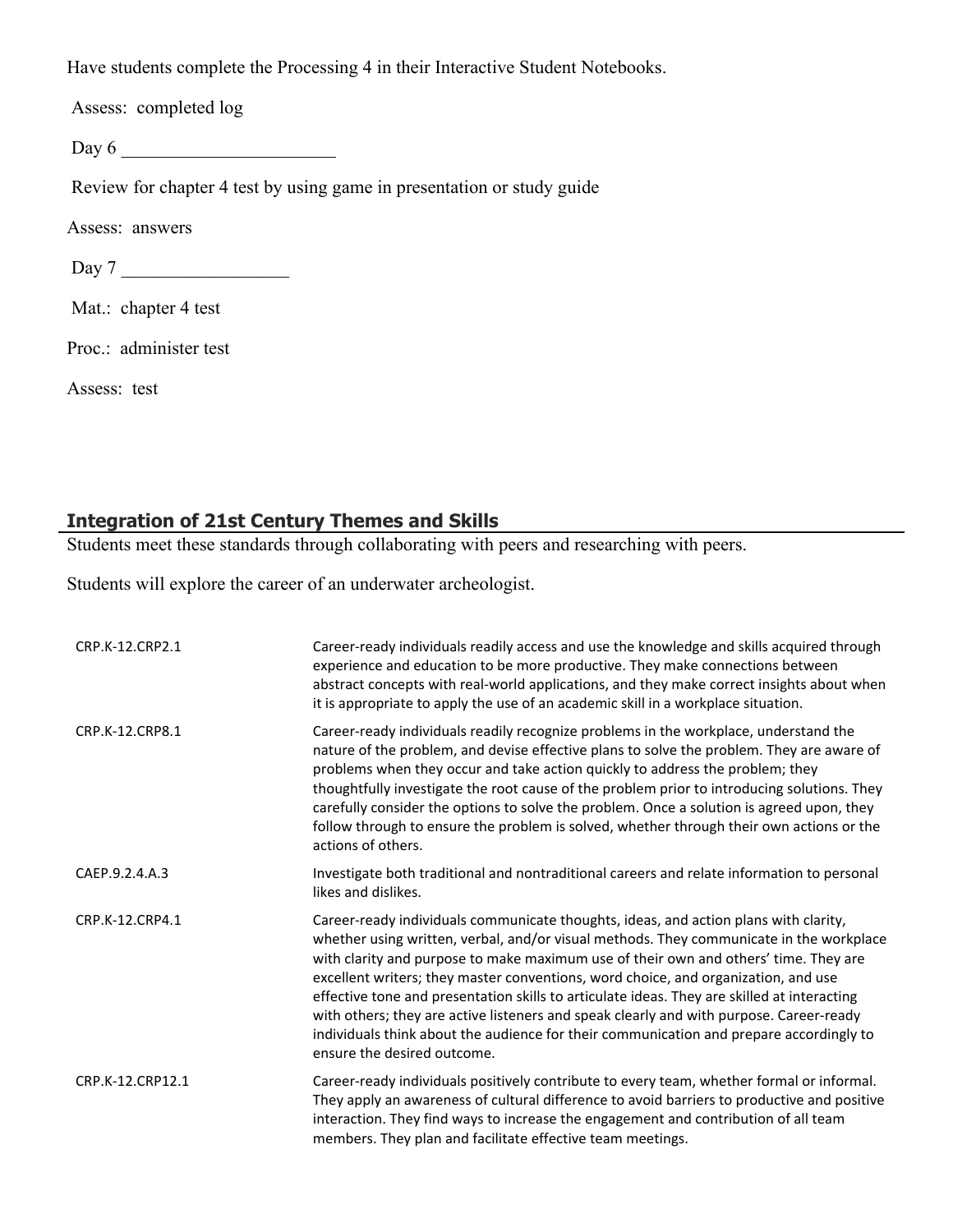CAEP.9.2.4.A.1 Intertact of the dentify reasons why people work, different types of work, and how work can help a person achieve personal and professional goals.

#### **Technology Integration**

Students use technology to see what was brought to the new world.

| TECH.8.1.5.A.CS1 | Understand and use technology systems                                                                                      |
|------------------|----------------------------------------------------------------------------------------------------------------------------|
| TECH.8.1.5.A.1   | Select and use the appropriate digital tools and resources to accomplish a variety of tasks<br>including solving problems. |
| TECH.8.1.5.A.CS2 | Select and use applications effectively and productively.                                                                  |

#### **Interdisciplinary Connections**

Students need to use their language arts and technology skills.

| LA.5.CCSS.ELA-Literacy.CCRA.R.10 | Read and comprehend complex literary and informational texts independently and<br>proficiently.                                                                                                           |
|----------------------------------|-----------------------------------------------------------------------------------------------------------------------------------------------------------------------------------------------------------|
| LA.5.CCSS.ELA-Literacy.CCRA.R.1  | Read closely to determine what the text says explicitly and to make logical inferences from<br>it; cite specific textual evidence when writing or speaking to support conclusions drawn<br>from the text. |
| LA.5.CCSS.ELA-Literacy.CCRA.R.2  | Determine central ideas or themes of a text and analyze their development; summarize<br>the key supporting details and ideas.                                                                             |
| LA.5.CCSS.ELA-Literacy.CCRA.W.4  | Produce clear and coherent writing in which the development, organization, and style are<br>appropriate to task, purpose, and audience.                                                                   |
| CCSS.ELA-Literacy.RL.5.1         | Quote accurately from a text when explaining what the text says explicitly and when<br>drawing inferences from the text.                                                                                  |
| CCSS.ELA-Literacy.L.5.1          | Demonstrate command of the conventions of standard English grammar and usage when<br>writing or speaking.                                                                                                 |
| CCSS.ELA-Literacy.L.5.2          | Demonstrate command of the conventions of standard English capitalization, punctuation,<br>and spelling when writing.                                                                                     |
| CCSS.ELA-Literacy.L.5.4          | Determine or clarify the meaning of unknown and multiple-meaning words and phrases<br>based on grade 5 reading and content, choosing flexibly from a range of strategies.                                 |

## **Differentiation**

- Understand that gifted students, just like all students, come to school to learn and be challenged.
- Pre-assess your students. Find out their areas of strength as well as those areas you may need to address before students move on.
- Consider grouping gifted students together for at least part of the school day.
- Plan for differentiation. Consider pre-assessments, extension activities, and compacting the curriculum.
- Use phrases like "You've shown you don't need more practice" or "You need more practice" instead of words like "qualify" or "eligible" when referring to extension work.
- Encourage high-ability students to take on challenges. Because they're often used to getting good grades, gifted students may be risk averse.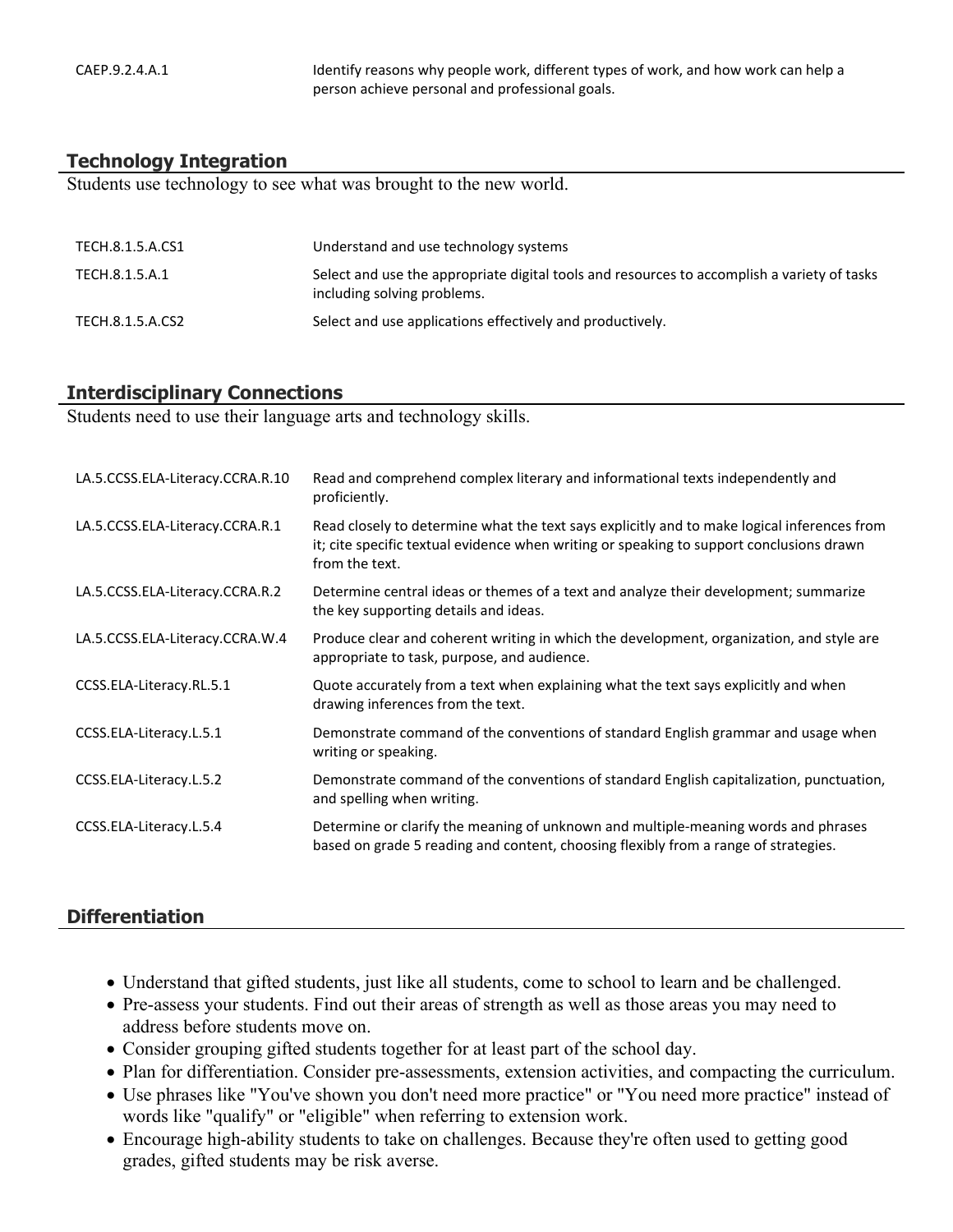### **Definitions of Differentiation Components**:

- o Content the specific information that is to be taught in the lesson/unit/course of instruction.
- o Process how the student will acquire the content information.
- o Product how the student will demonstrate understanding of the content.
- o Learning Environment the environment where learning is taking place including physical location and/or student grouping

#### **Differentiation occurring in this unit:**

Tiered worksheet for students needing assistance.

Enrichment opportunities to explore concepts further, such as finding additional examples of concepts covered in the unit, adding illustrations, etc.

Mixed ability grouping to assist students needing support.

# **Modifications & Accommodations**

IEP and 504 accommodations will be utilized.

# **Formative Assessments**

See imbedded in lesson plan

# **Summative Assessments**

See imbedded in lesson plan

# **Instructional Materials**

See imbedded in lesson plan

## **Standards**